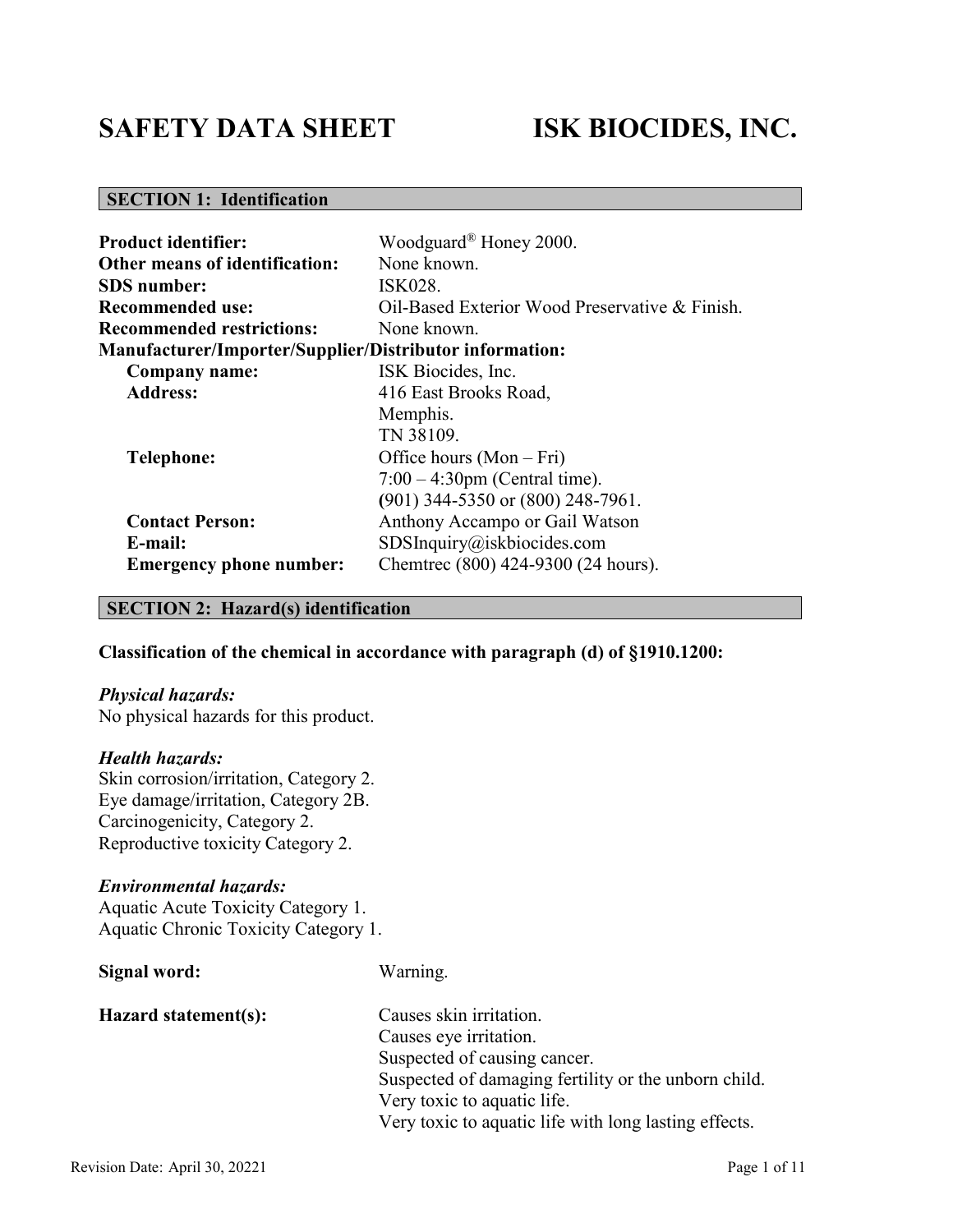Woodguard Honey 2000. SDS#: ISK028.

#### **Hazard symbol(s):**



| <b>Precautionary statement(s):</b>                   |                                                                                                                                                                                                                                                                                                                                                                                                                                                           |
|------------------------------------------------------|-----------------------------------------------------------------------------------------------------------------------------------------------------------------------------------------------------------------------------------------------------------------------------------------------------------------------------------------------------------------------------------------------------------------------------------------------------------|
| <b>Prevention:</b>                                   | Obtain special instructions before use.<br>Do not handle until all safety precautions have been read<br>and understood.<br>Wash hands thoroughly after handling.<br>Avoid release to the environment.<br>Wear protective gloves.                                                                                                                                                                                                                          |
| <b>Response:</b>                                     | IF ON SKIN: Wash with plenty of soap and water.<br>IF IN EYES: Rinse cautiously with water for several<br>minutes. Remove contact lenses if present and easy to do.<br>Continue rinsing.<br>If skin irritation occurs: Get medical advice/attention.<br>If eye irritation persists: Get medical advice/attention.<br>If exposed or concerned: Get medical advice/attention.<br>Take off contaminated clothing and wash before reuse.<br>Collect spillage. |
| Storage:                                             | None.                                                                                                                                                                                                                                                                                                                                                                                                                                                     |
| Disposal:                                            | Dispose of contents/container to an appropriate treatment<br>and disposal facility in accordance with applicable laws<br>and regulations.                                                                                                                                                                                                                                                                                                                 |
| Hazard(s) not otherwise<br><b>Classified (HNOC):</b> | None known.                                                                                                                                                                                                                                                                                                                                                                                                                                               |

### **Percentage of ingredient(s) of unknown acute toxicity:**

19% of the mixture consists of ingredients of unknown acute toxicity (oral/inhalation). 20% of the mixture consists of ingredients of unknown acute toxicity (dermal).

### **SECTION 3: Composition/information on ingredients**

#### **Mixture:**

| <b>Chemical name</b>     | Concentration<br>(weight $\%$ ) | CAS#        |
|--------------------------|---------------------------------|-------------|
| Proprietary UV Inhibitor | $<$ 5%                          | Proprietary |
| Copper-8-Quinolinolate   | $<$ 5%                          | 10380-28-6  |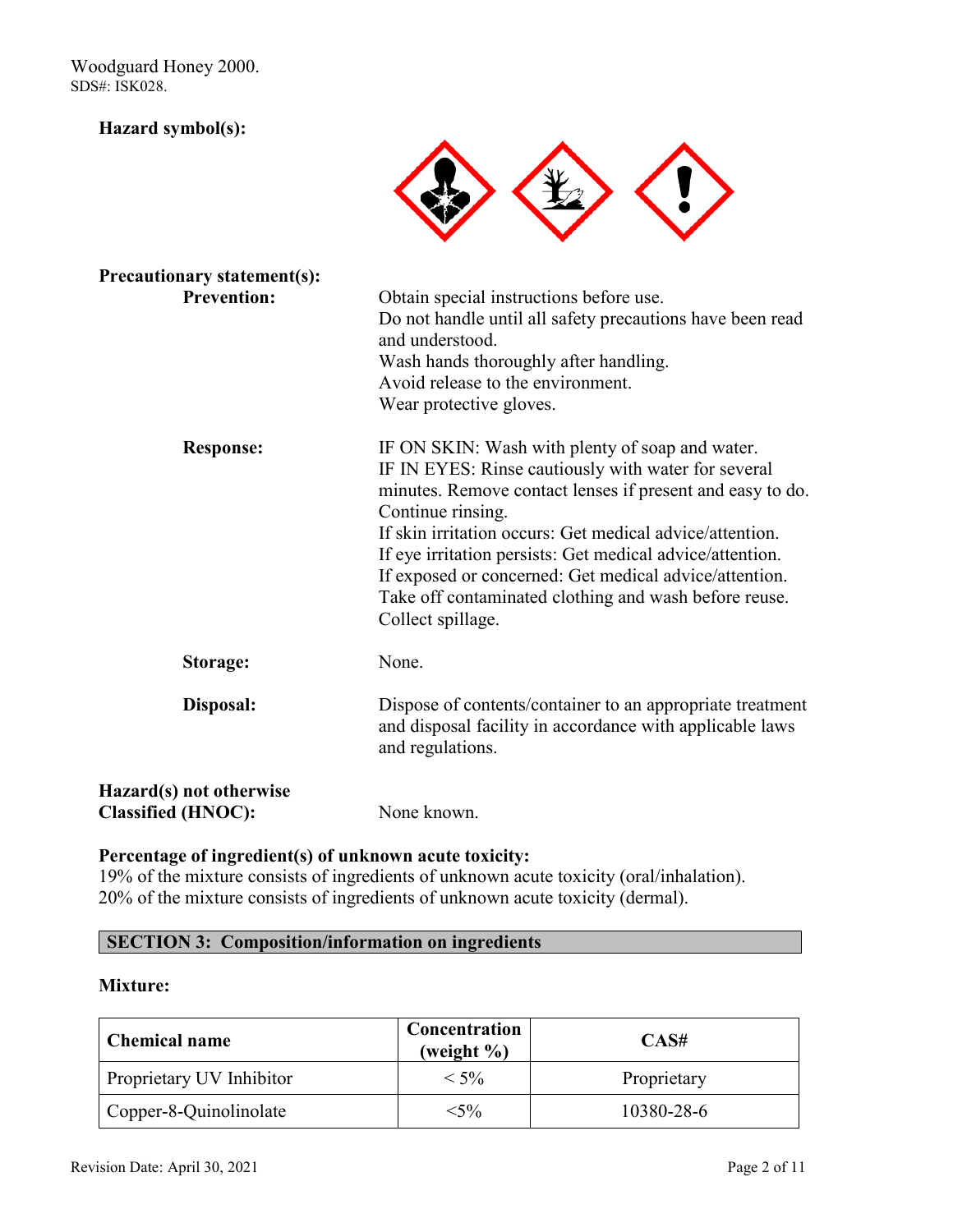| <b>Proprietary Solvent</b> | $10 - 30\%$ | Proprietary |
|----------------------------|-------------|-------------|
| 2-Butanone oxime           | $\leq 10\%$ | 96-29-7     |

The specific chemical identity and/or exact percentage (concentrate) of composition has been withheld under trade secret rights.

#### **SECTION 4: First-aid Measures**

**Inhalation:** Move person to fresh air. If person is not breathing, call 911 or an ambulance, then give artificial respiration, preferably mouth-to-mouth if possible. Call a poison control center or doctor for further treatment advice.

**Skin contact:** Take off contaminated clothing. Rinse skin immediately with plenty of water for 15 – 20 minutes. Call a poison control center or doctor for treatment advice.

**Eye contact:** Hold eye open and rinse slowly and gently with water for 15 – 20 minutes. Remove contact lenses, if present, after the first 5 minutes, then continue rinsing eye. Call a poison control center or doctor for treatment advice.

**Ingestion:** Immediately call a poison control center or doctor. Do not induce vomiting unless told to do so by a poison control center or doctor. Do not give any liquid to the person. Do not give anything by mouth to an unconscious person.

**Most important symptoms/effects, acute and delayed:** Mildly irritating to eyes. Moderately irritating to skin.

**Indication of immediate medical attention and special treatment needed:** If any symptoms described above are noted, contact a physician and give them this SDS sheet.

#### **SECTION 5: Fire-fighting measures**

**Suitable extinguishing media:** Foam, carbon dioxide, dry chemical. **Unsuitable extinguishing media:** None known.

**Specific hazards arising from the chemical:** *Hazardous combustion products may include:* Carbon monoxide, carbon dioxide.

**Special protective equipment and precautions for fire-fighters:** Wear MSHA/NIOSHapproved, self-contained breathing apparatus and full protective clothing. Cool exposed containers with water.

#### **SECTION 6: Accidental release measures**

#### **Personal precautions, protective equipment and emergency procedures**:

Use personal protective equipment. Ensure adequate ventilation. For personal protection see section 8. This product is toxic to fish. DO NOT apply directly to water, to areas where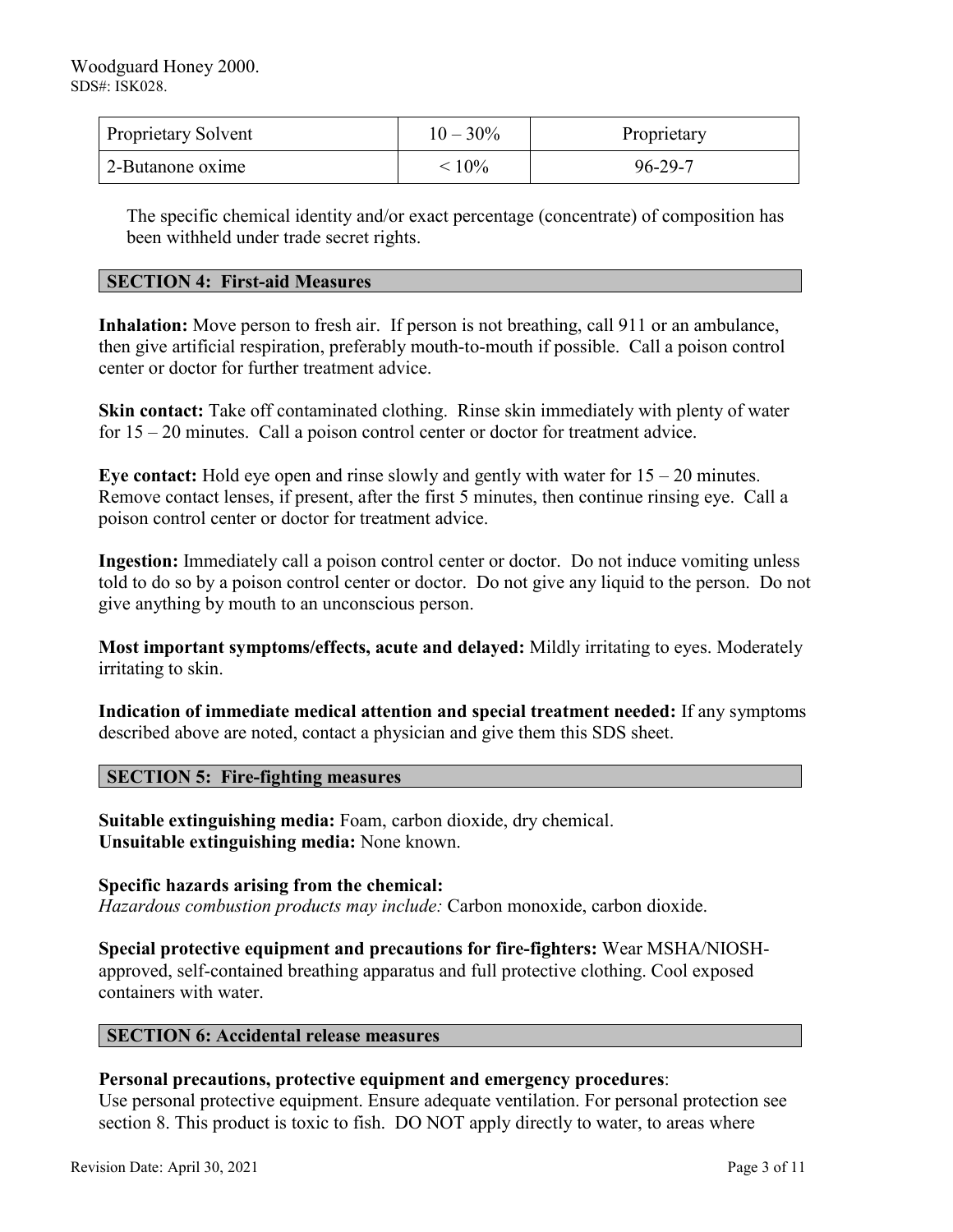Woodguard Honey 2000. SDS#: ISK028.

> surface water is present or to intertidal areas below the mean high water mark. DO NOT contaminate water when disposing of equipment washwaters.

#### **Methods and materials for containment and cleaning up:**

SMALL SPILL: Wear appropriate protective clothing (see Section 8). Recover free liquid. Absorb remainder with sand or clay and place in a waste receptacle.

LARGE SPILL: Wear appropriate protective clothing (see Section 8). Eliminate all ignition sources. Restrict access to contaminated area. Stop spill at source. Dike to prevent spreading. Pump liquid to a recovery vessel. Absorb remainder of material with sand or clay and place in a properly labeled waste receptacle. Follow all local, state, and federal regulations for disposal. Do not contaminate water while cleaning equipment or disposing of wastes. Prohibit contamination of streams, lakes, or other bodies of water.

### **SECTION 7: Handling and Storage**

**Precautions for safe handling:** Observe good personal hygiene practices. Change protective gloves/clothing when signs of contamination appear. Keep out of reach of children.

**Conditions for safe storage, including any incompatibles:** Store away from food or feed in a secure, well-ventilated area protected from extreme temperatures. Do not transfer to an unmarked container. Keep container closed when not in use. Do not store or use in vicinity of sparks, open flame, or other ignition sources.

#### **SECTION 8: Exposure controls/personal protection**

### **Control Parameters: Occupational exposure limits:**

| US OSHA HAZARDOUS COMPONENTS (29 CFR 1910.1200):<br><b>Permissible Exposure Limits</b> |                     |                                       |
|----------------------------------------------------------------------------------------|---------------------|---------------------------------------|
| <b>Substance</b>                                                                       | PEL-TWA<br>(8 hour) | <b>PEL-STEL</b><br>$(15 \text{ min})$ |
| Proprietary UV Inhibitor                                                               | $15 \text{ mg/m}^3$ | None available                        |
| Copper-8-Quinolinolate                                                                 | None available      | None available                        |
| Proprietary Solvent                                                                    | None available      | None available                        |
| 2-Butanone oxime                                                                       | None available      | None available                        |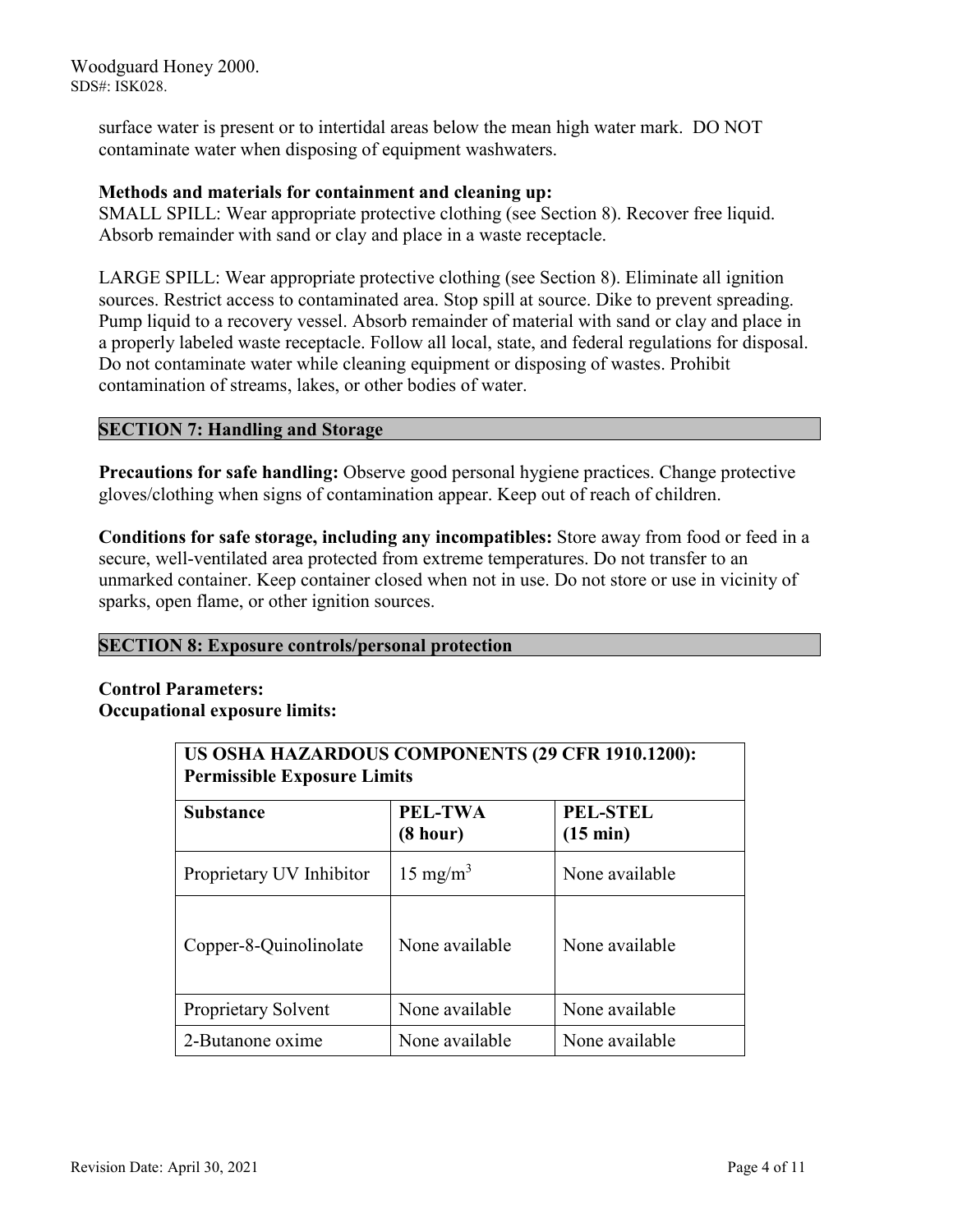| <b>ACGIH Threshold Limit Values</b> |                            |                                       |
|-------------------------------------|----------------------------|---------------------------------------|
| <b>Substance</b>                    | <b>TLV-TWA</b><br>(8 hour) | <b>TLV-STEL</b><br>$(15 \text{ min})$ |
| Proprietary UV Inhibitor            | $10 \text{ mg/m}^3$        | None available                        |
| Copper-8-Quinolinolate              | None available             | None available                        |
| Proprietary Solvent                 | None available             | None available                        |
| 2-Butanone oxime                    | None available             | None available                        |

## **Other Exposure Limits:** 2-Butanone oxime – WEEL TWA 10ppm. (USA. Workplace Environmental Exposure Levels).

**Appropriate engineering controls:** Ventilate via mechanical methods (general or local exhaust) to maintain exposure below TLV(s), if applicable. Good industrial hygiene practice dictates that indoor work areas should be isolated and provided with adequate local exhaust ventilation.

### **Individual protection measures, such as personal protective equipment:**

**Eye/face protection:** Wear chemical splash goggles and/or face shield during mixing and when exposed to mist.

**Skin and Hand protection:** Wear rubber gloves when handling, using, or applying this product. Special precautions should be taken to ensure that material cannot get inside gloves.

**Respiratory protection:** None normally required if good ventilation is maintained. If mist is generated during application process, use a disposable mist respirator.

**Other:** None normally required. Use as necessary to prevent exposure. Wash thoroughly if product is in contact with skin. Wear appropriate clothing.

 **Thermal hazards:** None known.

#### **SECTION 9: Physical and chemical properties**

| Appearance:            |                              |
|------------------------|------------------------------|
| <b>Physical state:</b> | Liquid.                      |
| Form:                  | Light amber brown liquid.    |
| Color:                 | Light amber brown.           |
| Odor:                  | Slight petroleum distillate. |
| Odor threshold:        | Not available.               |
| pH:                    | $5.5 - 6.0$ .                |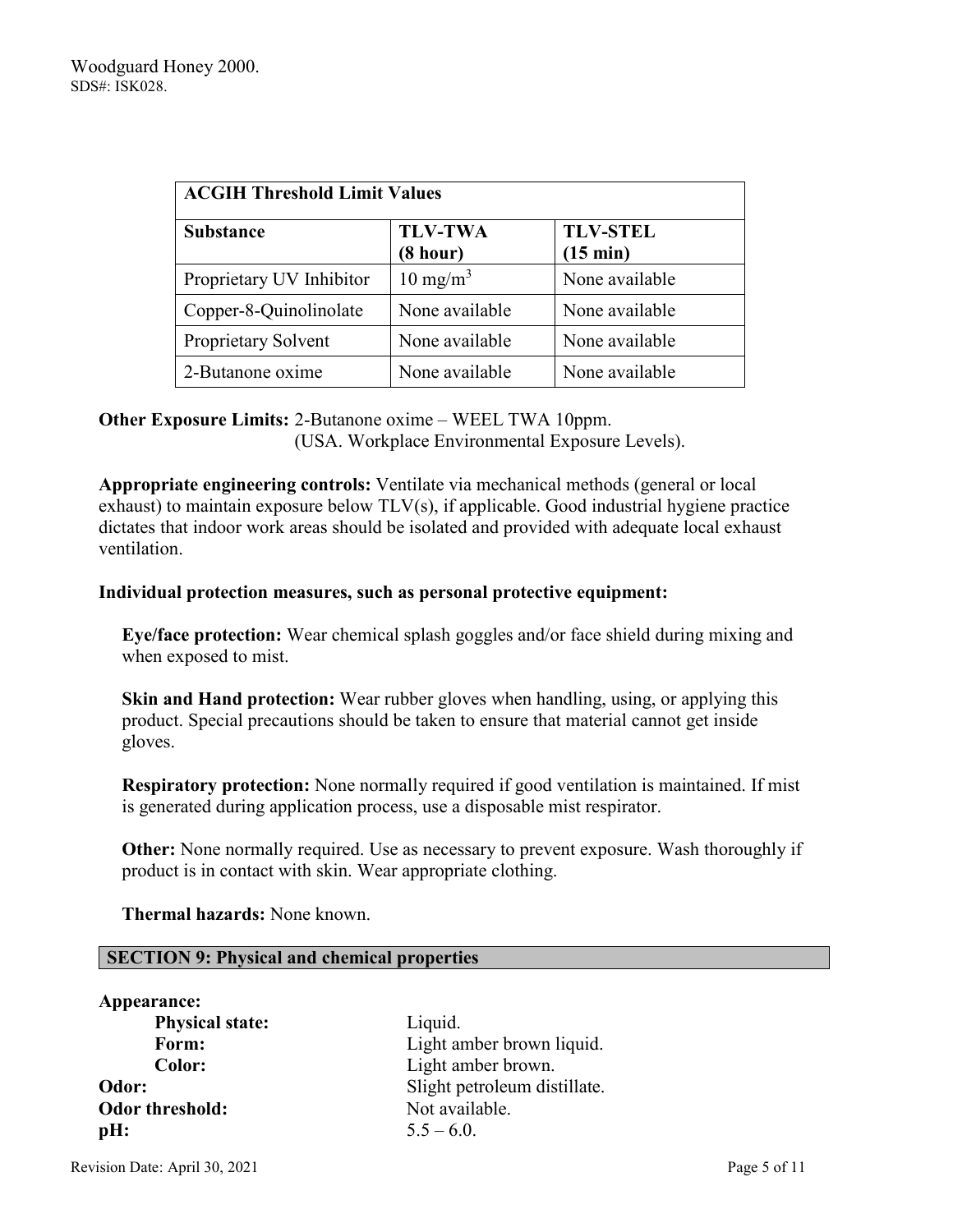| Melting point/freezing point:                           | Not known.                                        |
|---------------------------------------------------------|---------------------------------------------------|
| <b>Initial Boiling point/Boiling Range:</b>             | Not applicable.                                   |
| <b>Flash point:</b>                                     | $>110$ °C.                                        |
| <b>Evaporation rate:</b>                                | $1$ (nBuAC=1).                                    |
| <b>Flammability (solid, gas):</b>                       | Not available.                                    |
| <b>Upper/lower flammability or explosive limits:</b>    |                                                   |
| <b>Flammability limit – lower:</b>                      | Not Determined.                                   |
| <b>Flammability limit – upper:</b>                      | Not Determined.                                   |
| <b>Explosive limit – lower:</b>                         | Not Determined.                                   |
| <b>Explosive limit – upper:</b>                         | Not Determined.                                   |
| Vapor pressure:                                         | $\leq 1$ mm Hg.                                   |
| <b>Vapor density:</b>                                   | $> 1$ (Air=1).                                    |
| <b>Relative density (Specific gravity):</b>             | 0.914.                                            |
| Solubilities (water, other):                            | Negligible.                                       |
| Partition coefficient (n-octanol/water): Not available. |                                                   |
| <b>Auto-ignition temperature:</b>                       | Not known.                                        |
| <b>Decomposition temperature:</b>                       | Not available.                                    |
| <b>Viscosity:</b>                                       | 1 -500 cPs Brookfield #2 $\omega$ 20 rpm at 70°F. |
| <b>Other information:</b>                               |                                                   |
| <b>Bulk density:</b>                                    | 7.61 lbs per gal (weight per gallon cup).         |
| VOC:                                                    | $108 \text{ g/L} - 0.90 \text{ lbs/gal}$          |

#### **SECTION 10: Stability and Reactivity**

**Reactivity:** No data available.

**Chemical stability:** This material is stable under normal handling and storage conditions. **Possibility of hazardous reactions:** Material is not known to polymerize. **Conditions to avoid:** None known. **Incompatible materials:** Strong oxidants agents. **Hazardous decomposition Products:** Carbon monoxide, Carbon dioxide.

#### **SECTION 11: Toxicological information**

#### **Information on likely routes of exposure:**

**Inhalation:** None normally expected.

**Ingestion:** None normally expected.

**Skin:** Skin Irritation: Moderately irritating. Not a skin sensitizer.

**Eye:** Eye Irritation: Mildly irritating.

**Symptoms related to the physical, chemical, and toxicological characteristics:** None known.

**Delayed and immediate effects and chronic effects from short or long-term exposure:** None known.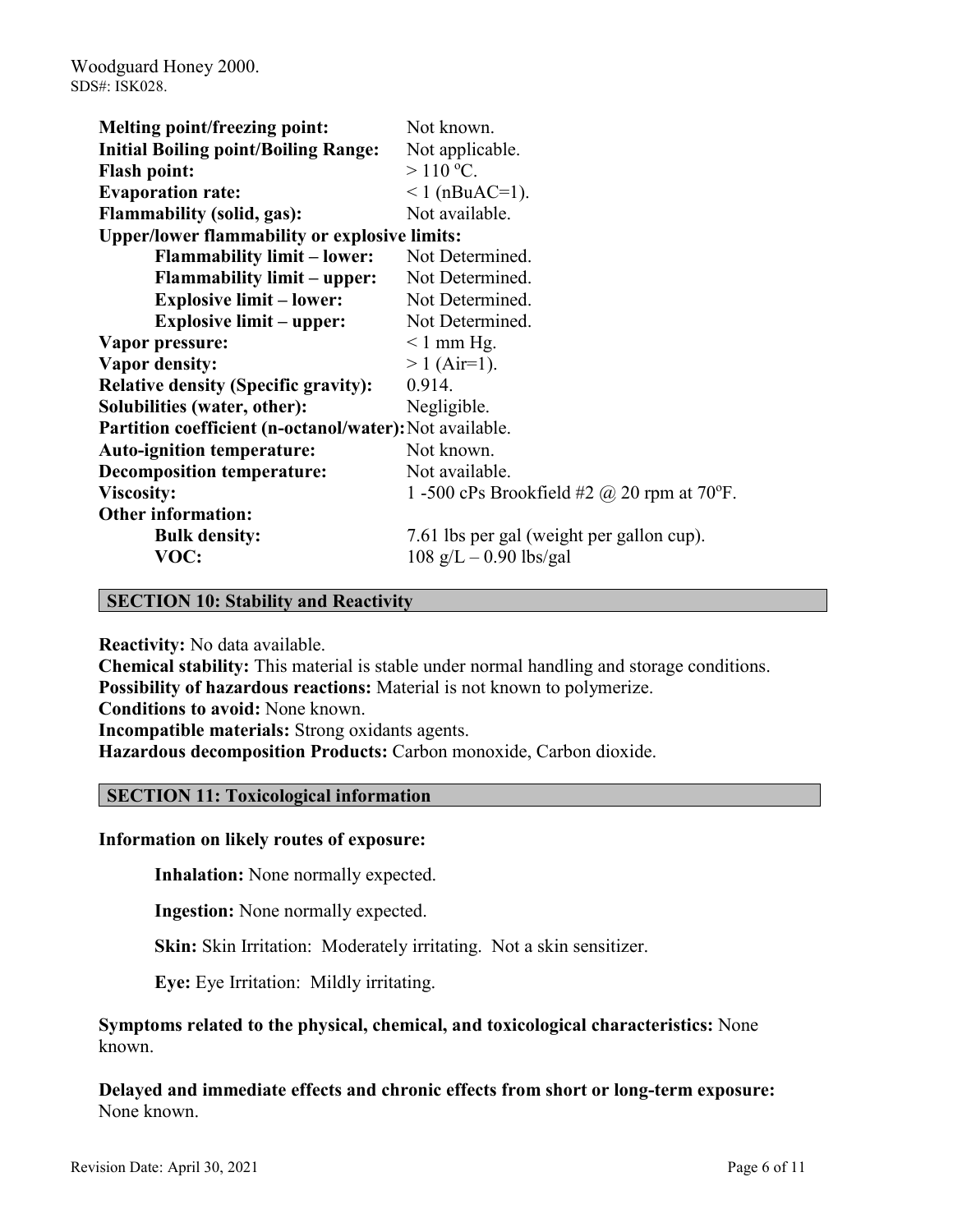# **Acute toxicity:**

# **Ingredient Information:**

| <b>Substance</b>            | <b>Test Type (species)</b>       | Value                |
|-----------------------------|----------------------------------|----------------------|
| Proprietary UV<br>Inhibitor | LD50 Oral (Rat)                  | $> 10000$ mg/kg      |
|                             | LD50 Dermal (Rabbit)             | $> 10000$ mg/kg      |
|                             | LC50 Inhalation, (Rat)           | None known           |
|                             | $LD_{50}$ Oral (Rat)             | 9930 mg/ $kg$        |
| Copper-8-<br>Quinolinolate  | $LD_{50}$ Dermal (Rabbit)        | $>$ 2000 mg/kg       |
|                             | $LC_{50}$ Inhalation (Rat)       | $820$ mg/m $3$       |
|                             | $LD_{50}$ Oral (Rat)             | $5660$ mg/kg         |
| Proprietary<br>Solvent      | LD <sub>50</sub> Dermal (Rabbit) | $2520$ mg/kg         |
|                             | $LC_{50}$ Inhalation (Rat)       | Not available        |
|                             | $LD_{50}$ Oral (Rat)             | $2326 \text{ mg/kg}$ |
| 2-Butanone oxime            | LD <sub>50</sub> Dermal (Rabbit) | Not available        |
|                             | $LC_{50}$ Inhalation (Rat)       | $> 4.83$ mg/l        |

# **Product Acute Toxicity Estimates:**

Oral: Rat -  $LD_{50} \rightarrow 5000$  mg/kg. Dermal: Rabbit -  $LD_{50} \rightarrow 2000$  mg/kg. Inhalation: Rat -  $LC_{50}$   $-$  > 2.12 mg/L.

| <b>Skin corrosion/irritation:</b>  | Based upon information available on the known<br>components, the product may cause moderate skin<br>irritation.                                               |
|------------------------------------|---------------------------------------------------------------------------------------------------------------------------------------------------------------|
| Serious eye damage/eye irritation: | Based upon information available on the known<br>components, the product may cause mild eye<br>irritation.                                                    |
| <b>Respiratory sensitization:</b>  | Based upon information available on the known<br>components, the product is not anticipated to cause<br>respiratory sensitization.                            |
| <b>Skin sensitization:</b>         | Based upon information available on the known<br>components, the product is not anticipated to cause<br>skin sensitization.                                   |
| Germ cell mutagenicity:            | Based upon information available on the known<br>components, the product is not anticipated to be a<br>mutagen.                                               |
| Carcinogenicity:                   | Based upon information available on the known<br>components, the product contains a component that is<br>suspected to be carcinogenic when present as a dust. |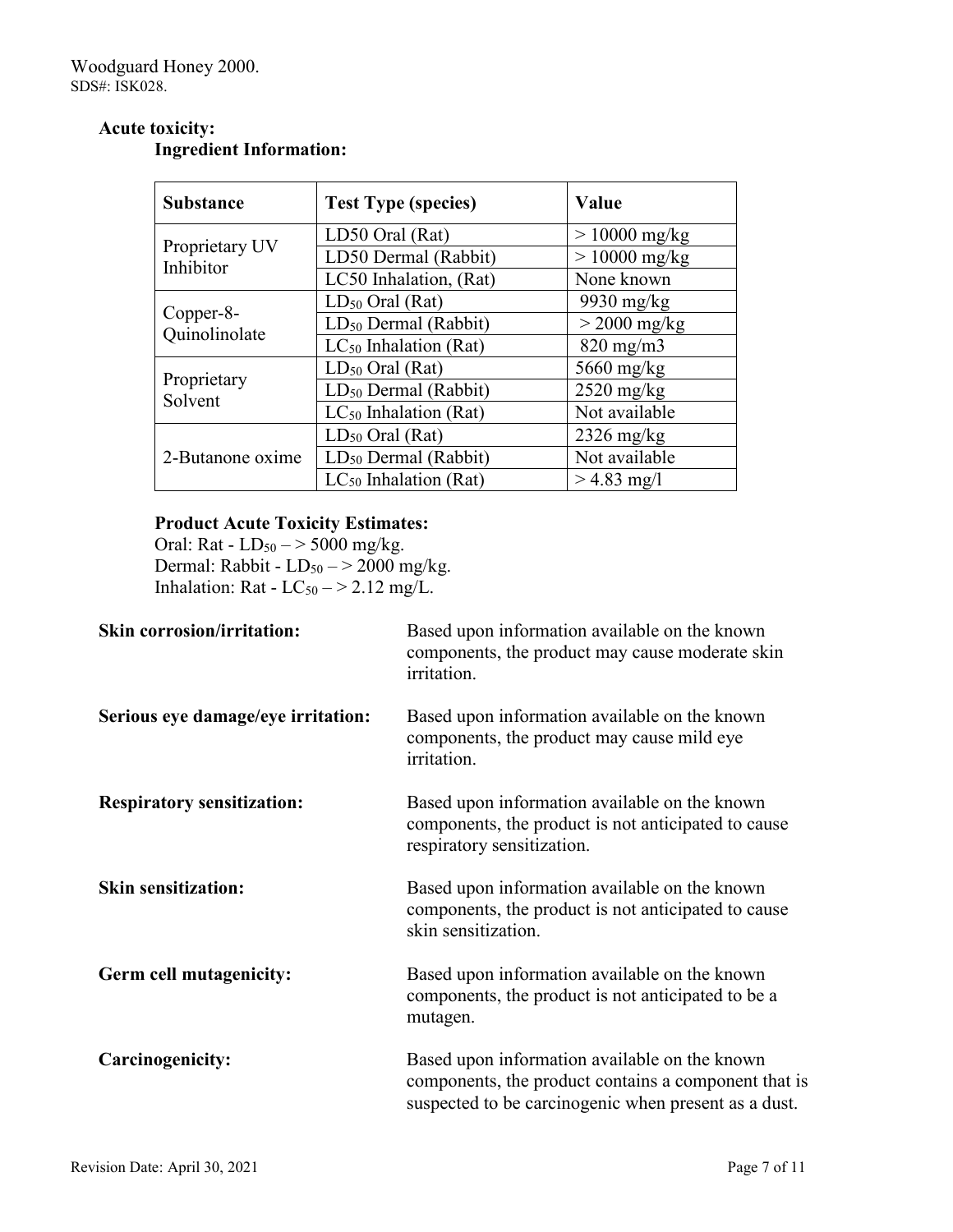Woodguard Honey 2000. SDS#: ISK028.

| <b>Reproductive toxicity:</b>                              | Based upon information available on the known<br>components, the product contains a component that is<br>suspected of damaging fertility or the unborn child.                   |
|------------------------------------------------------------|---------------------------------------------------------------------------------------------------------------------------------------------------------------------------------|
| Specific target organ toxicity-<br><b>Single exposure:</b> | Based upon information available on the known                                                                                                                                   |
|                                                            | components, the product is not anticipated to cause<br>specific target organ toxicity after a single exposure.                                                                  |
| Specific target organ toxicity-                            |                                                                                                                                                                                 |
| <b>Repeat exposure:</b>                                    | Based upon information available on the known<br>components, the product is not anticipated to cause<br>specific target organ toxicity after repeated or<br>prolonged exposure. |
| <b>Aspiration hazard:</b>                                  | Based upon information available on the known<br>components, the product is not anticipated to be an<br>aspiration hazard.                                                      |
| <b>Further information:</b>                                | Not available.                                                                                                                                                                  |

# **SECTION 12: Ecological information**

# **Ecotoxicity**

**Product data:** No data available.

# **Ingredient Information:**

| <b>Substance</b>            | <b>Test Type</b>                                    | <b>Species</b> | Value                 |
|-----------------------------|-----------------------------------------------------|----------------|-----------------------|
| Proprietary UV<br>Inhibitor | $LC_{50}$ other fish                                | Fish           | $> 1000$ mg/l $- 96h$ |
|                             | $EC_{50}$ Daphnia magna<br>Water flea)              | Invertebrate   | $> 1000$ mg/l $- 48h$ |
|                             | $LC_{50}$                                           | Algae          | None available        |
| Copper-8-<br>Quinolinolate  | $LC_{50}$ Oncorhynchus<br>mykiss (rainbow<br>trout) | Fish           | $140$ ug/L $-48h$     |
|                             | $EC_{50}$ Daphnia magna<br>Water flea)              | Invertebrate   | 163 ppb $-48h$        |
|                             | $LC_{50}$                                           | Algae          | Not available         |
| Proprietary Solvent         | $LC_{50}$ Oncorhynchus<br>mykiss (rainbow<br>trout) | Fish           | $> 0.1$ mg/l          |
|                             | $EC_{50}$                                           | Invertebrate   | Not available         |
|                             | $EC_{50}$ Bacteria                                  | Bacteria       | $> 1$ mg/l (3hr)      |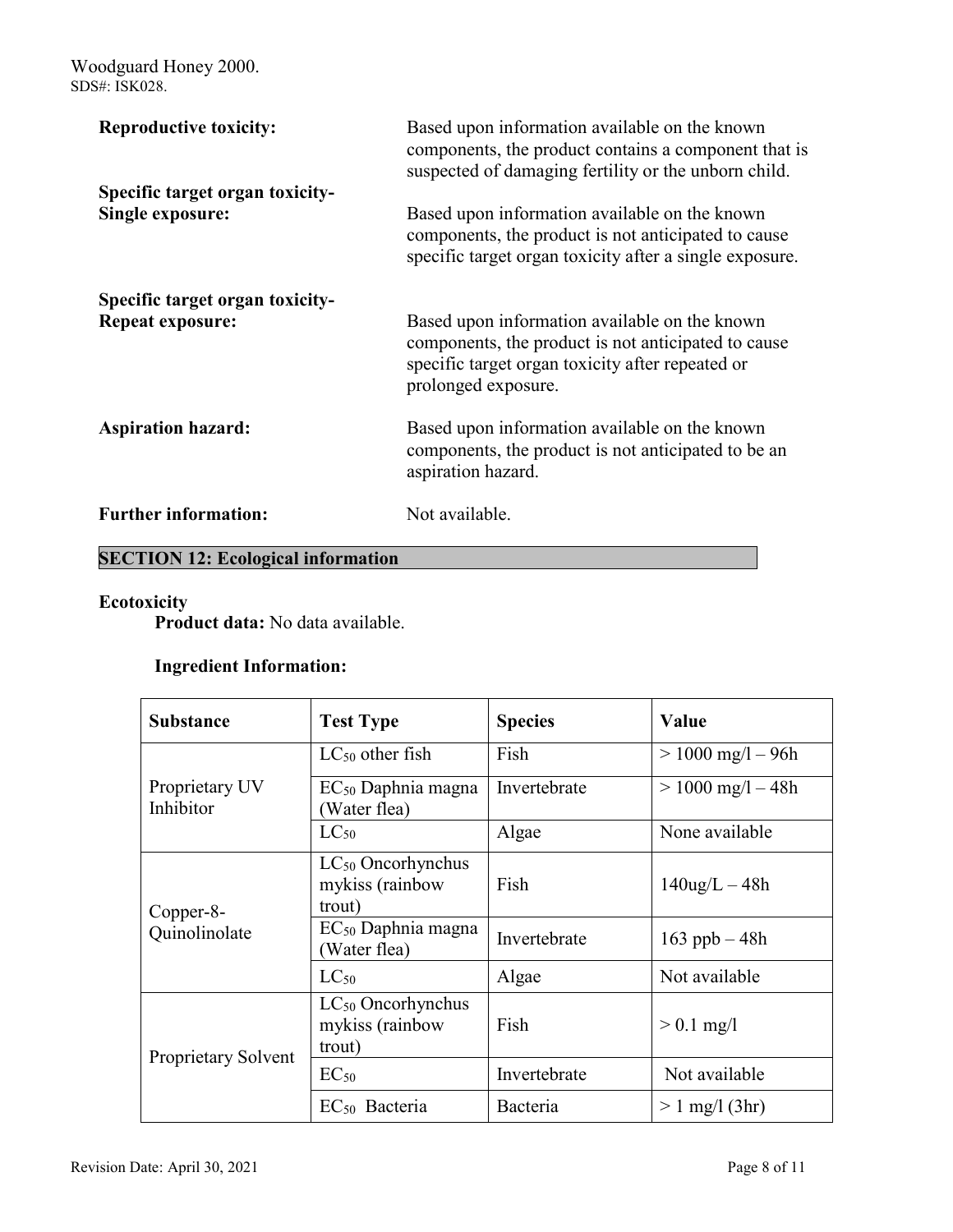| 2-Butanone oxime | LC <sub>50</sub> Oryzias latipes<br>(Japanese rice fish)      | Fish         | $> 100$ mg/l - 96h        |
|------------------|---------------------------------------------------------------|--------------|---------------------------|
|                  | $EC_{50}$ Daphnia magna<br>(Water flea)                       | Invertebrate | $201 \text{ mg}/1 - 48h$  |
|                  | $EC_{50}$ Scenedesmus<br>capricornutum (fresh<br>water algae) | Algae        | $11.8 \text{ mg}/1 - 72h$ |

| <b>Persistence and degradability:</b> | Not available.                 |  |
|---------------------------------------|--------------------------------|--|
| <b>Bioaccumulative potential:</b>     | Not available.                 |  |
| <b>Mobility in soil:</b>              | Not available.                 |  |
| <b>Mobility in general:</b>           | Not available.                 |  |
| Other adverse effects:                | This product is toxic to fish. |  |

#### **SECTION 13: Disposal considerations**

#### **Disposal instructions:**

Dispose of contents/container to an appropriate treatment and disposal facility in accordance with applicable laws and regulations.

#### **SECTION 14: Transport Information**

**DOT:** Not regulated. **IATA:** Not regulated. **IMDG:** Not regulated.

**Special precautions during transport:** Not available.

**Bill of lading classification:** Preservatives, wood, n.o.i. NMFC 161490 sub 2

#### **SECTION 15: Regulatory Information**

#### **USA:**

**FIFRA: Pesticide Registration:** 

This chemical is a pesticide product registered by the Environmental Protection Agency and is subject to certain labeling requirements under federal pesticide law. These requirements differ from the classification criteria and hazard information required for safety data sheets, and for workplace labels of non-pesticide chemicals. Following is the hazard information as required on the pesticide label:

CAUTION Harmful if swallowed. This pesticide is toxic to fish.

**United States Federal Regulations:** SDS complies with the OSHA, 29 CFR 1910.1200.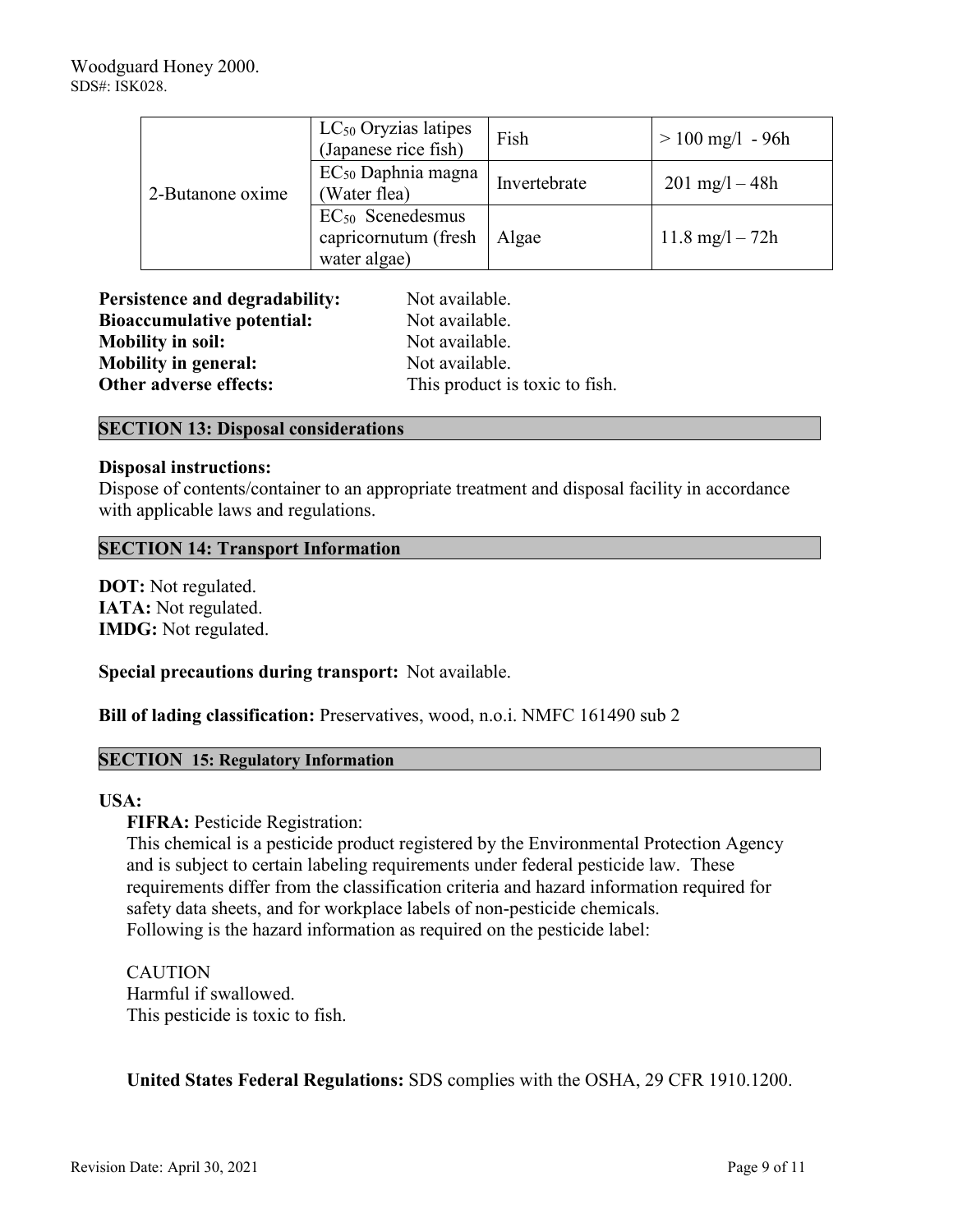**SARA Superfund and Reauthorization Act of 1986 Title III sections 302, 311,312 and 313:** The following components are subject to reporting levels established by SARA Title III, Section 302: None.

**CERCLA/Superfund, 40 CFR 117, 302:** Not listed.

| <b>CHEMICAL</b>             | <b>C.A.S. Number</b> | Weight %    | <b>Section 311/312</b>                            |
|-----------------------------|----------------------|-------------|---------------------------------------------------|
| Proprietary UV<br>Inhibitor | Proprietary          | $< 5\%$     | Chronic Health<br>Hazard.                         |
| Copper-8-<br>Quinolinolate  | 10380-28-6           | $< 5\%$     | Fire Hazard.                                      |
| Proprietary Solvent         | Proprietary          | $10 - 30\%$ | Acute health hazard,<br>Chronic health<br>hazard. |
| 2-Butanone oxime            | $96 - 29 - 7$        | $< 10\%$    | Fire Hazard, Acute<br>Health Hazard               |

**Section 313 – List of Toxic Chemicals (40CFC 372):** This product contains the following components (at level of 1% or greater) found on the 313 list of Toxic Chemicals. None.

**Toxic Substance Control Act (TSCA):** All substances are TSCA listed.

**Federal Water Pollution Control Act, Clean Water Act, 40 CFR 401.15 (formerly section 307) 40 CFR 116 (formerly section 311):** This product does not contain listed chemicals.

#### **STATE REGULATIONS:**

This SDS contains specific health and safety data is applicable for state requirements. For details on your regulatory requirements you should contact the appropriate agency in your state.

**California Proposition 65:** WARNING: This product also contains a chemical known to the State of California to cause cancer: Titanium dioxide (airborne, unbound particles of respirable size).

**New Jersey Right to Know:** The following components are listed on the New Jersey Right to Know list: Copper 8-Quinolinolate (listed under copper compounds), Titanium dioxide (airborne, unbound particles of respirable size).

**Pennsylvania Right to Know:** The following components are listed on the Pennsylvania Right to Know list: Titanium dioxide (airborne, unbound particles of respirable size).